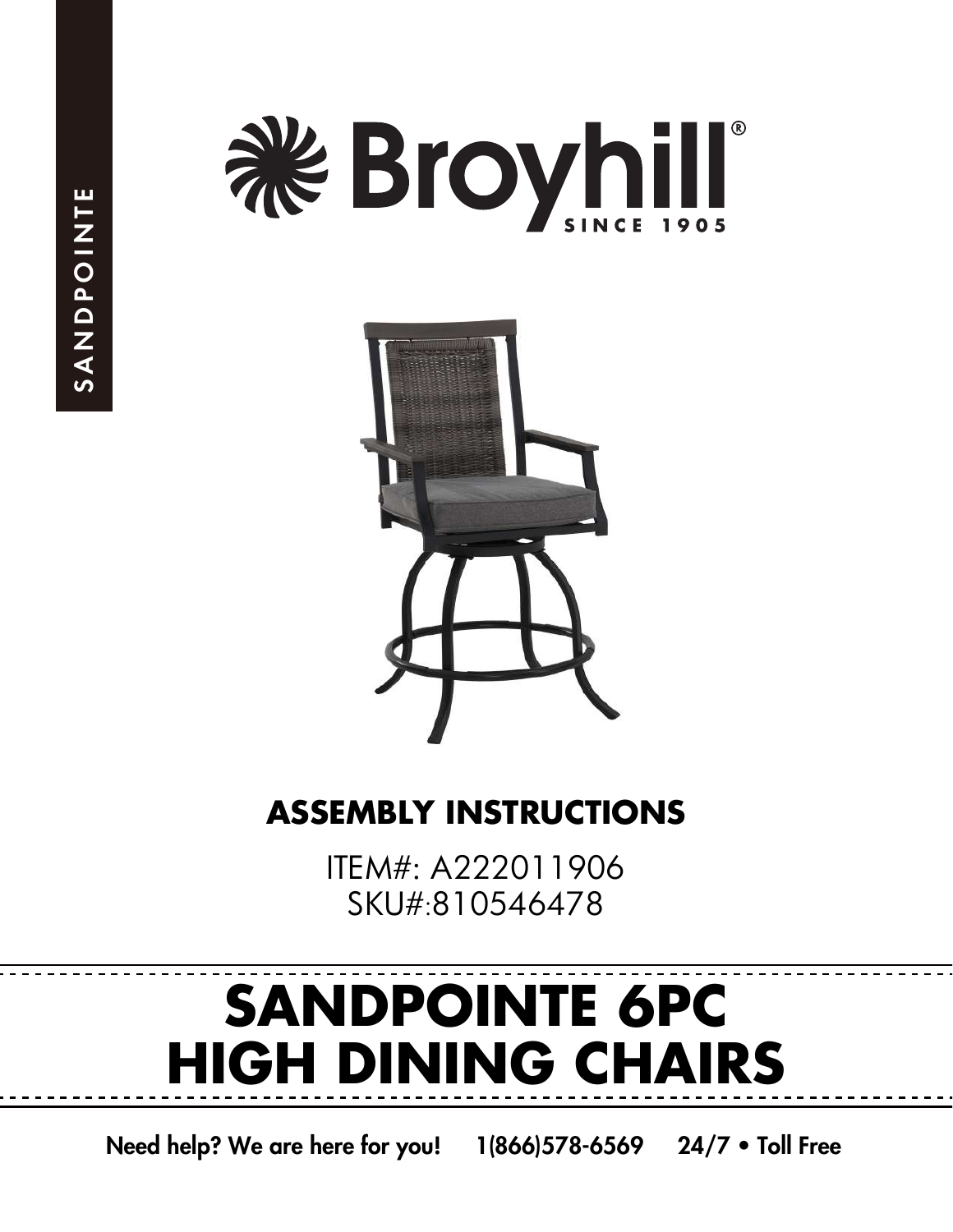### **GENERAL BEST PRACTICES FOR ASSEMBLY:**

- Please read and understand this entire manual before attempting to assemble or install the product.
- Before beginning assembly of product, make sure all parts are present. Compare parts with package contents list and hardware contents list. If any part is missing or damaged, do not attempt to assemble the product.
- Do not place the product on a damp or conductive subsurface.

## **WARNINGS:**

- Chair is for sitting purpose only. Standing on or misuse of chair may result in damage or injury. Not intended for commercial use.
- WEIGHT LIMIT 250 LBS(113KG).
- Keep all children and pets away from assembly area.
- Children and pets should be supervised when they are in the area of the Chair construction.
- Keep assembly area at least 6 feet from any obstruction such as a fence, garage, house, overhanging branches, laundry line or electrical wires.
- Check all bolts for tightness before use. IMPORTANT check and tighten bolts often to keep them secure!

# **WARRANTY:**

#### WHAT IS COVERED?

The limited warranty is extended to the original purchaser and applies to material and manufacturer's defect provided the item is maintained with care and used only for personal, residential purposes.

Warranty: 12 months

### **MAINTENANCE:**

- Before using, clean the Chair completely with a soft dry towel.
- Do not use harsh abrasives or cleaners.
- When not in use, store in a cool, dry area.
- Steel components for this table are treated with rust inhibiting paint that protects it from rusting. However, due to the nature of steel, surface oxidation (rusting) will occur if these protective coatings are scratched. This is not a defect and thus not covered by the warranty.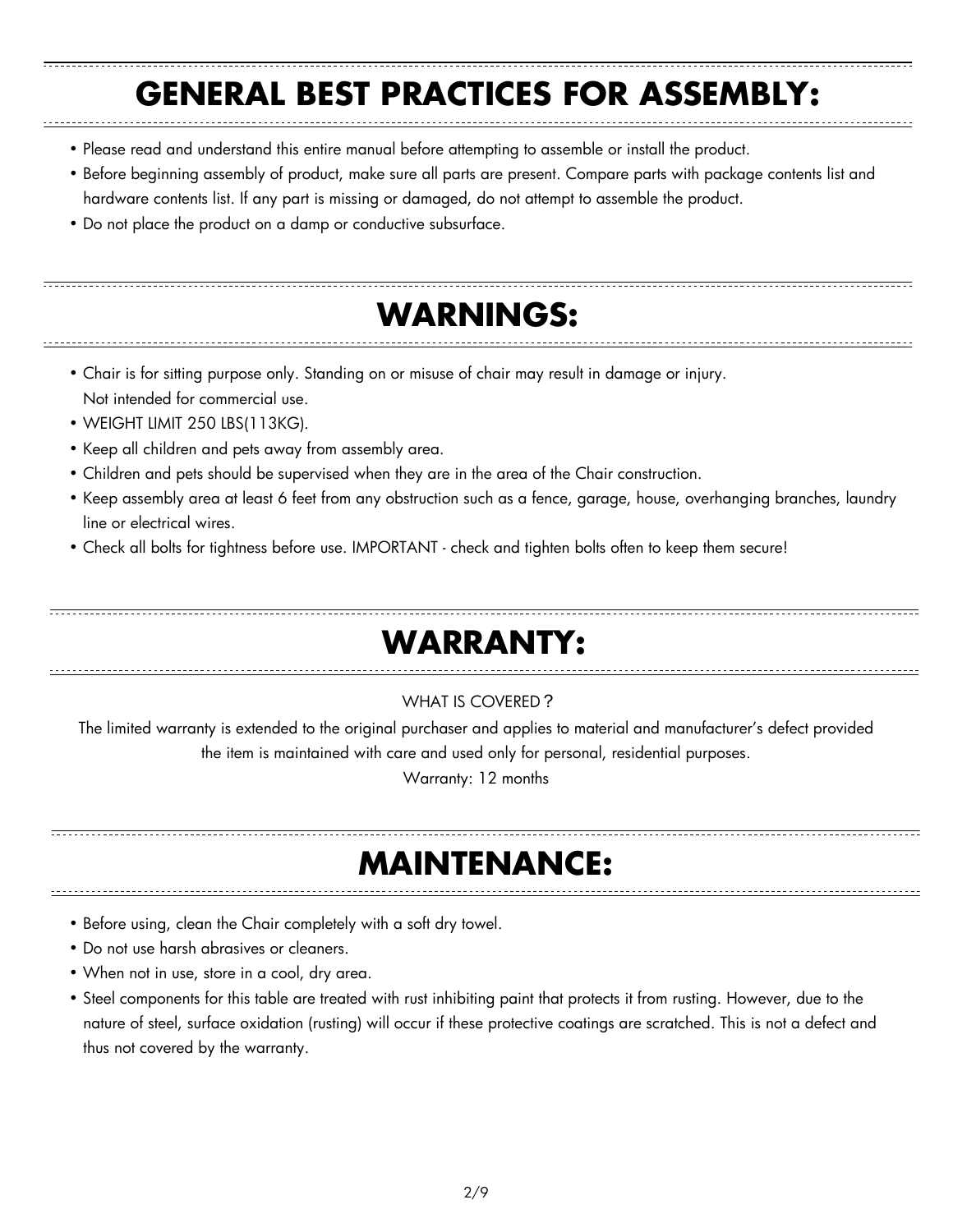### **EXPLODED DRAWING**

 $-\frac{1}{2}$ 

 $\frac{1}{2}$ 

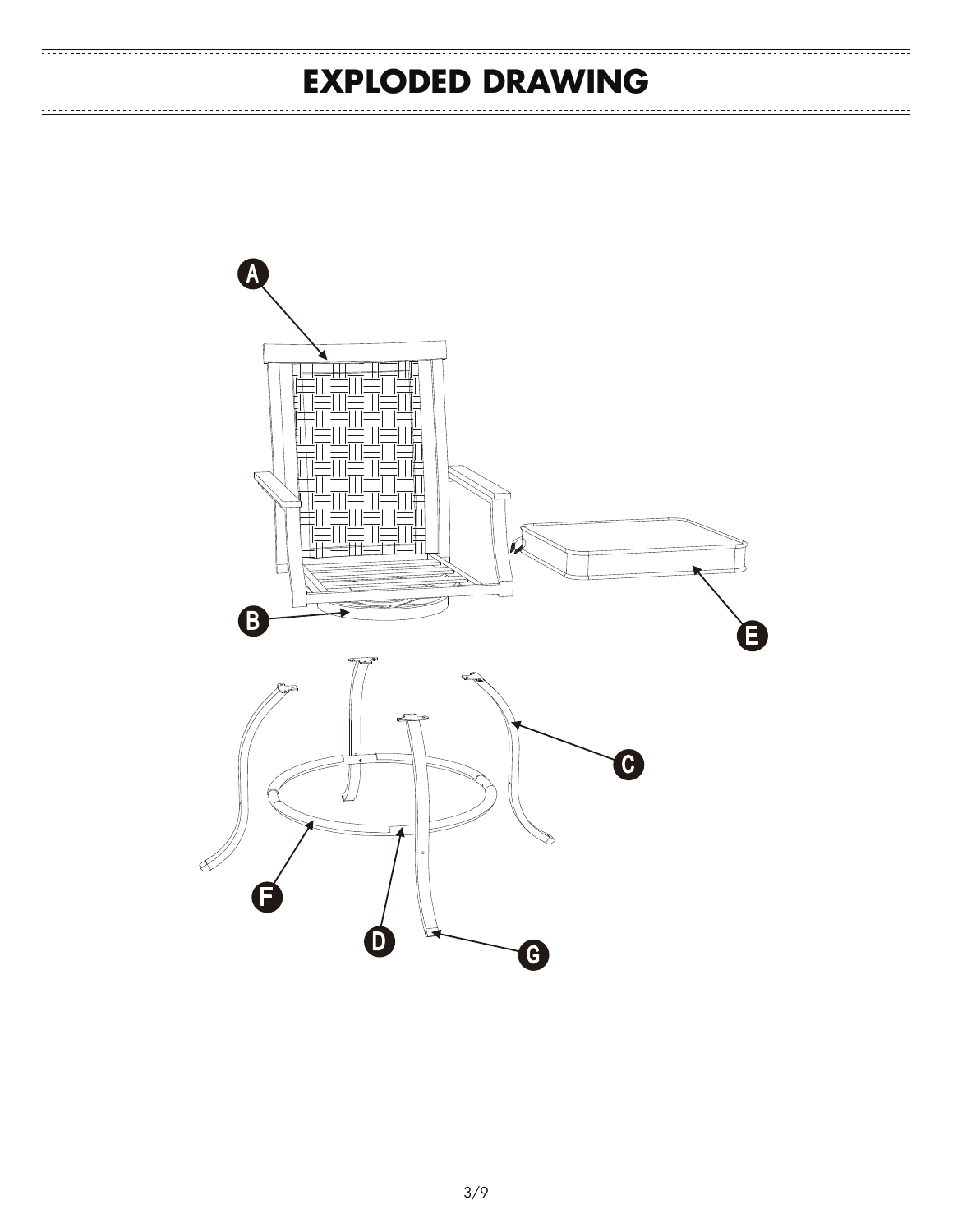#### **PARTS LIST**

| Label                   | <b>Part Number</b> | <b>Description</b>                   | Qty            | Part Image |
|-------------------------|--------------------|--------------------------------------|----------------|------------|
| A                       | P004800006         | Chair Back                           | 1              |            |
| B                       | P007400028         | <b>Rotary Plate</b><br>Pre-assembled | 1              |            |
| $\subset$               | P005400520         | Chair Leg                            | $\overline{4}$ |            |
| D                       | P000501537         | Footrest                             | 1              |            |
| E                       | P00180017301       | Seat Cushion                         | 1              |            |
| F                       | P005300082         | Foot pad<br>Pre-assembled            | $\overline{4}$ |            |
| G                       | P005300047         | Foot pad<br>Pre-assembled            | $\overline{4}$ |            |
| $\overline{\mathbf{I}}$ | P008100019         | Plastic plug<br>Pre-assembled        | $\overline{2}$ |            |
| K                       | P005300013         | Plastic plug<br>Pre-assembled        | $\overline{2}$ |            |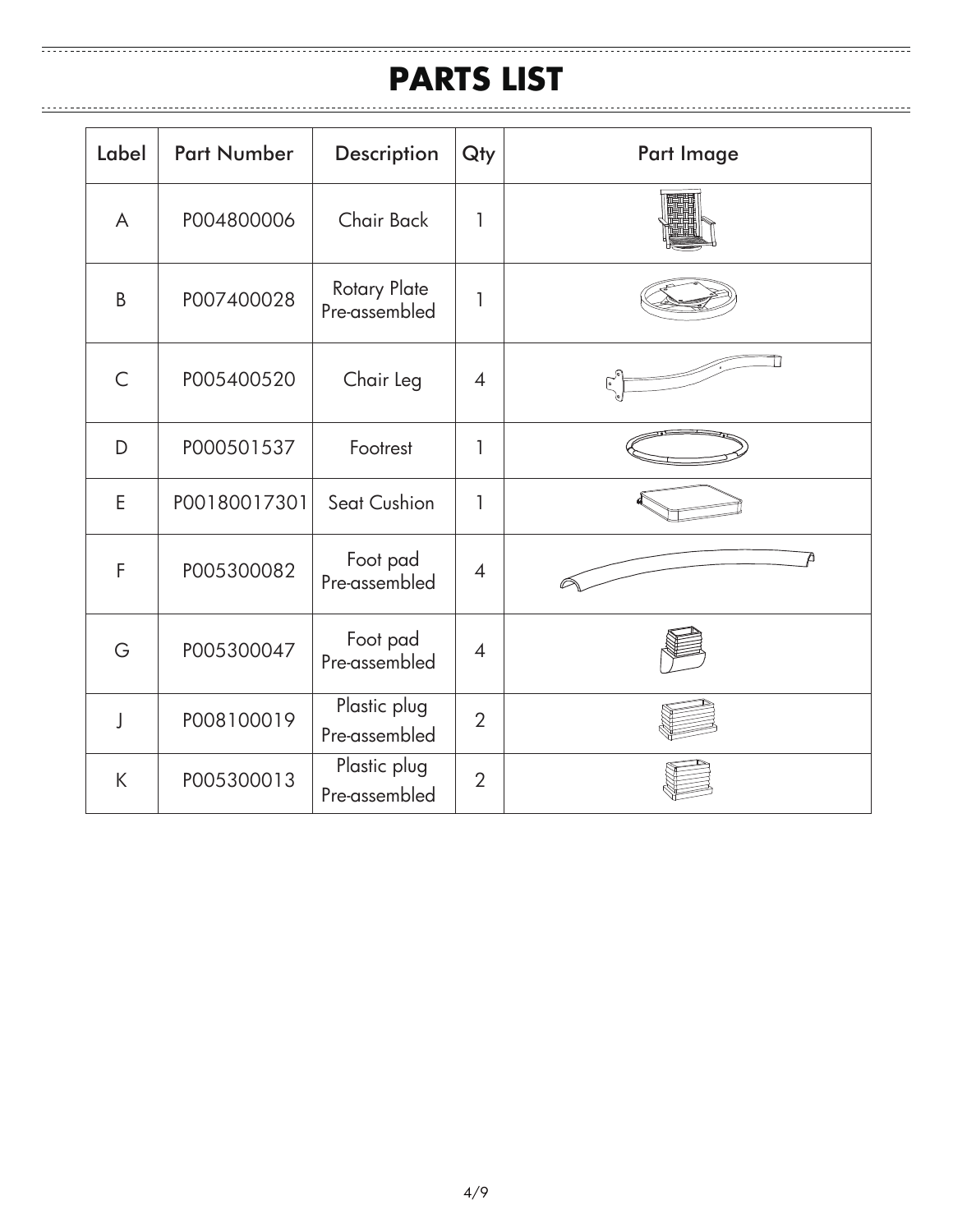#### **HARDWARE LIST**

| Label          | <b>Part Number</b> | <b>Description</b>  | Qty            | Add            | Part Image           |
|----------------|--------------------|---------------------|----------------|----------------|----------------------|
| H1             | H010030030         | Bolt M6*15          | 12             | $\overline{2}$ | <b>MANIFERRATION</b> |
| H <sub>2</sub> | H010030023         | <b>Bolt M6*35</b>   | $\overline{4}$ | 1              |                      |
| H <sub>3</sub> | H050020017         | Spring<br>Washer M6 | 16             | $\overline{2}$ |                      |
| H4             | H050010025         | Flat was her<br>M6  | 16             | $\overline{2}$ |                      |
| <b>HW</b>      | H090030002         | Wrench M6           | 1              | $\mathbf 0$    |                      |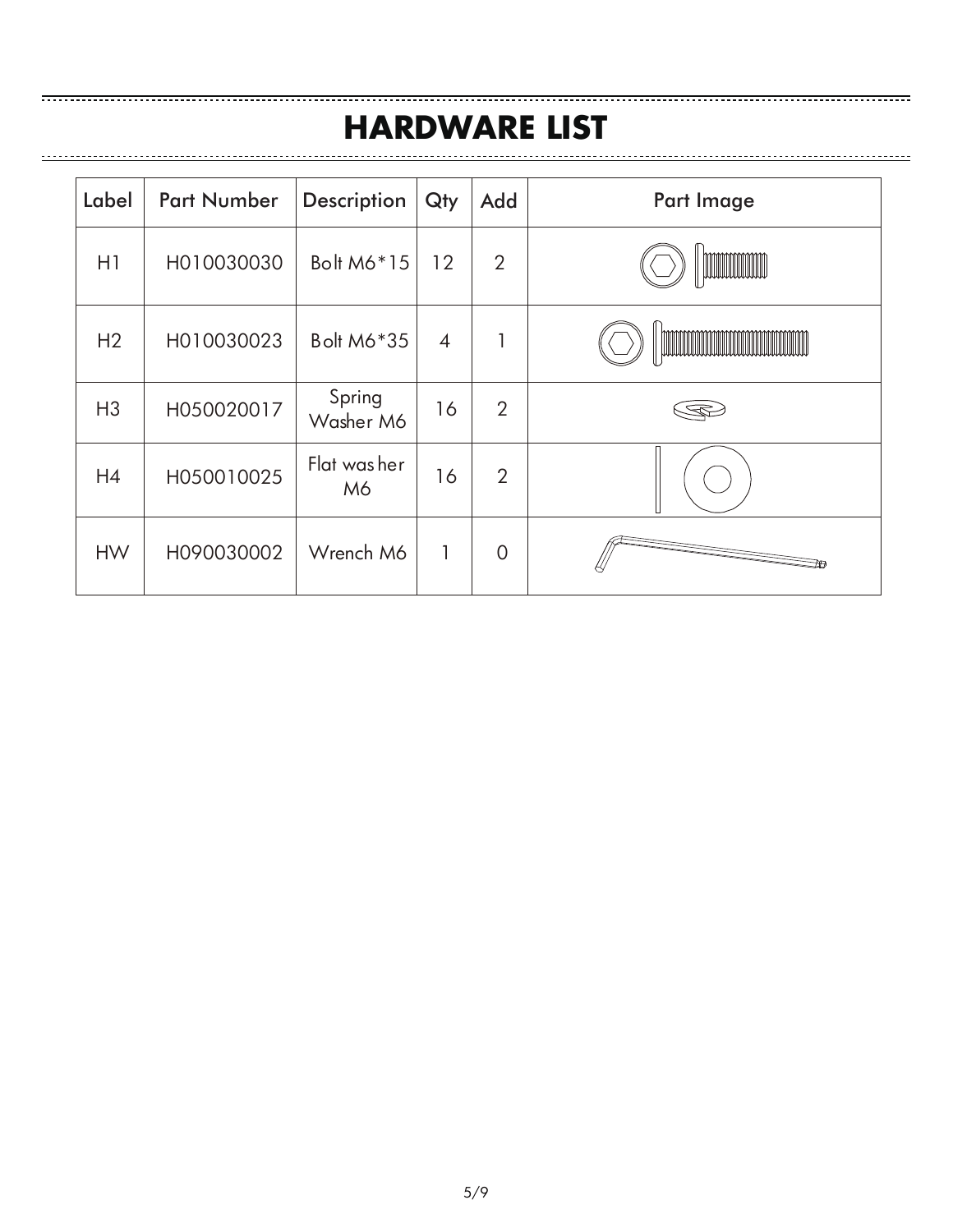### **HELPFUL HINTS**

- Tools needed and not included
- Separating parts before starting







### **How many people needed for the installation work**

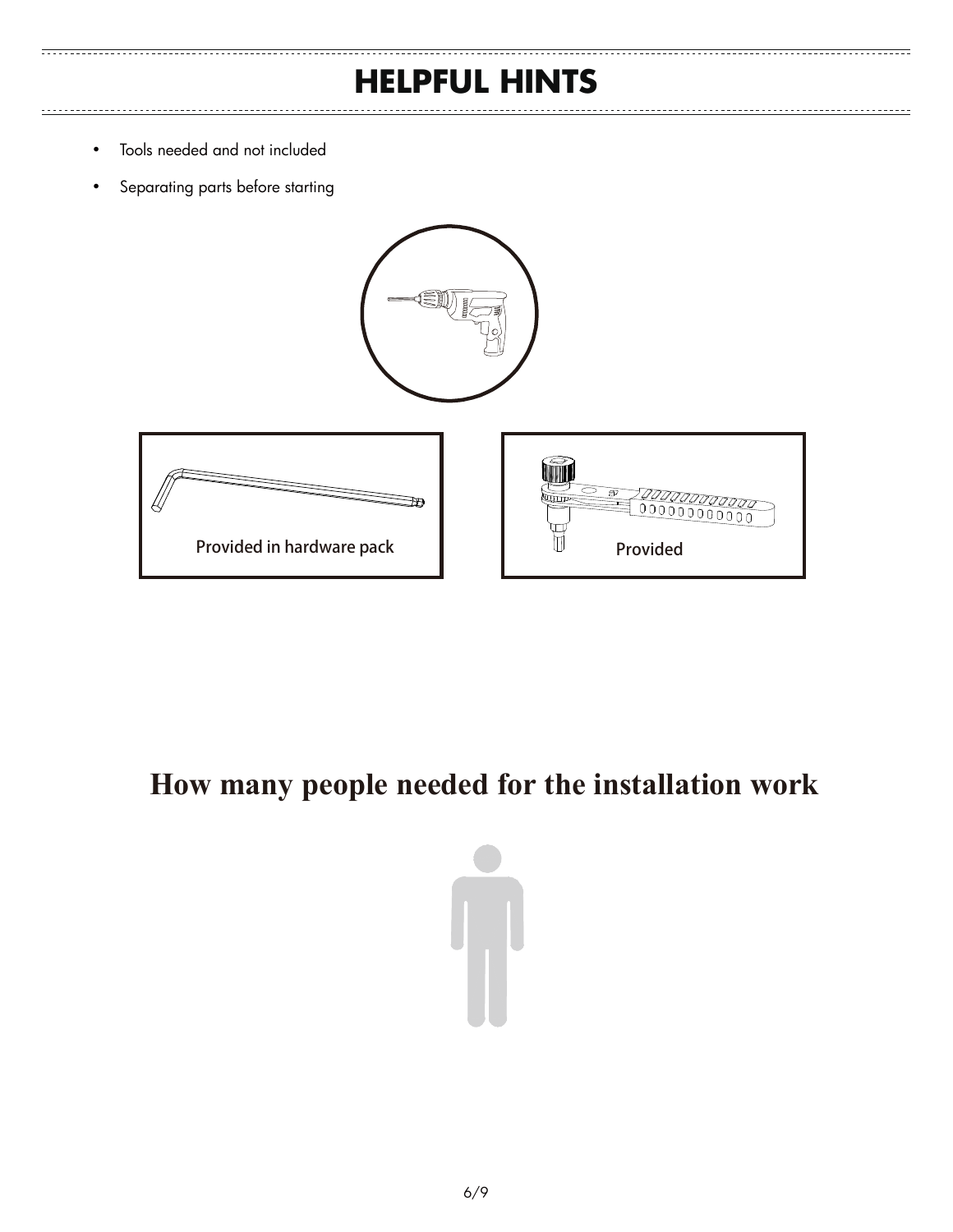## **STEP 1**



 $\frac{1}{2}$ 





Attached Chair Leg(C) to Footrest(D) with Bolt(H2), Spring Washer(H3) and Flat washer(H4), tighten the Bolt(H2) to 80% depth with Wrench(HW).

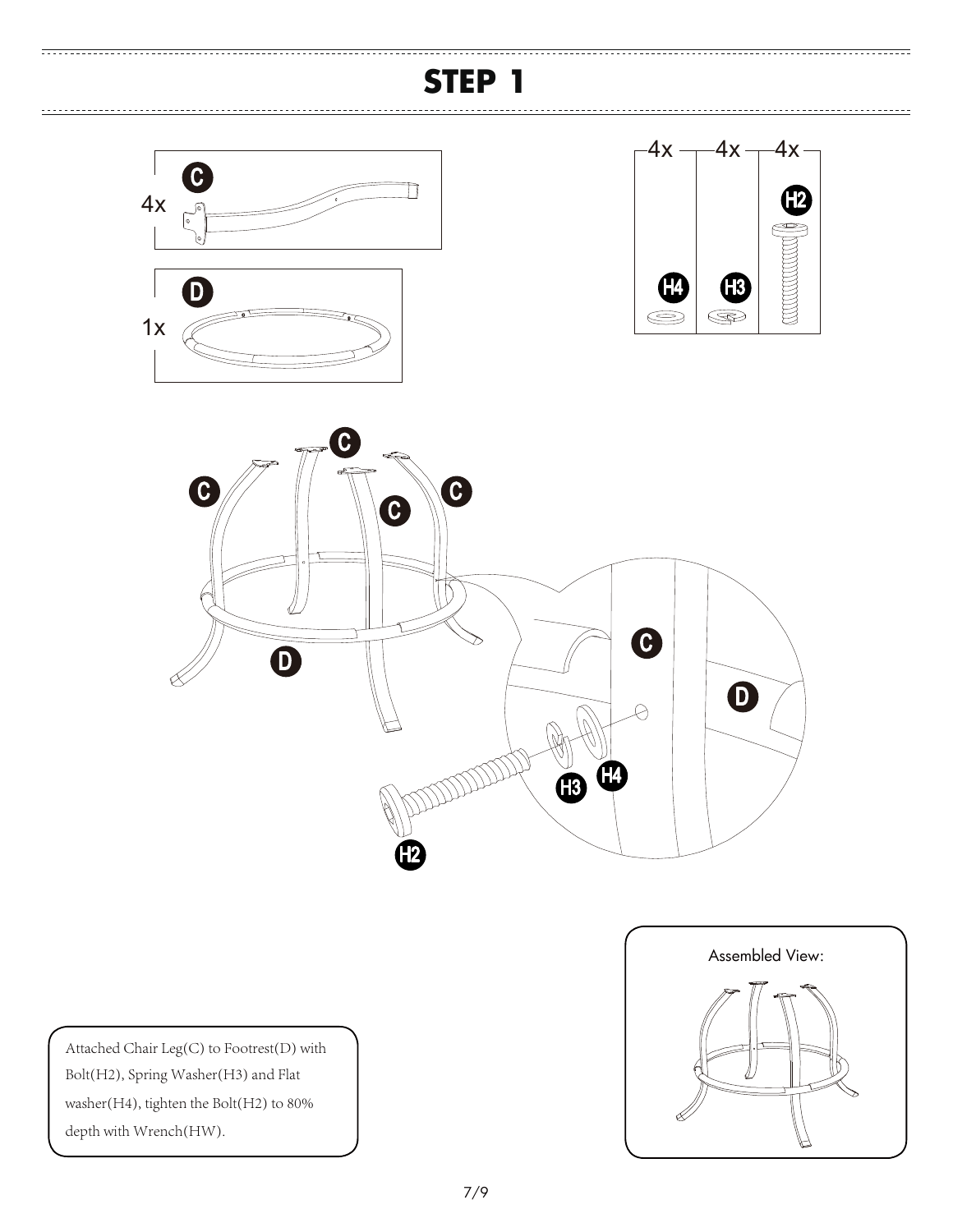# **STEP 2**







Attached Chair Leg(C) to Seat Back(A) with Bolt(H1), Spring Washer(H3) and Flat washer(H4),tighten the bolts on Footrest to 100% depth at first, then tighthen the Bolts on Rotary Plate to 100% depth with Wrench(HW) at last.